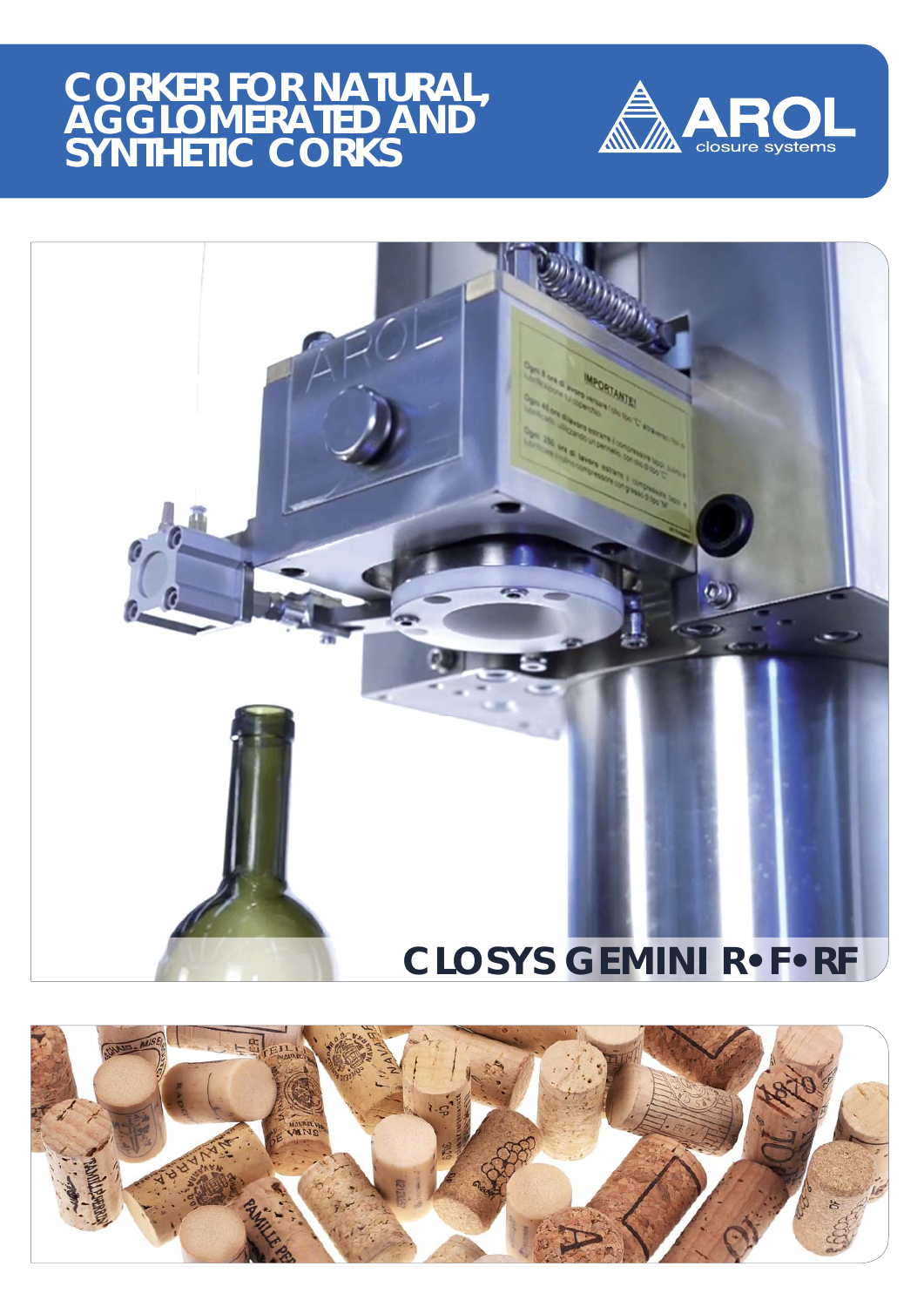

## **CORKER FOR NATURAL, AGGLOMERATED AND SYNTHETIC CORKS**

| <b>SPEED PRODUCTION</b>      | UP TO 50 BPM / 3.000 BPH                                                                                                                                                                                              |
|------------------------------|-----------------------------------------------------------------------------------------------------------------------------------------------------------------------------------------------------------------------|
| <b>MAIN MARKET</b>           | WINE • BEER                                                                                                                                                                                                           |
| <b>CAPS APPLICATION</b>      | MUSHROOM CORKS (F VERSION) • STRAIGHT CORKS (R VERSION)                                                                                                                                                               |
| <b>VERSIONS</b>              |                                                                                                                                                                                                                       |
| <b>STANDARD</b>              | STRUCTURE WITH PAINTED STEEL COMPONENTS. NOT WASHABLE                                                                                                                                                                 |
| <b>WASHABLE</b>              | STAINLESS STEEL COMPONENTS. SUITABLE FOR COMPLETE WASHING (THANKS TO GASKETS AND LABYRINTHS)<br>OF THE CORKER                                                                                                         |
| <b>OPTIONS</b>               |                                                                                                                                                                                                                       |
| <b>OTHER</b>                 | COMPRESSING UNIT STERILIZATION • N2 INJECTION DEVICE (ONLY "R" AND "RF" VERSION)<br>• GAS EVACUATION FROM BOTTLE-NECK (ONLY "R" AND "RF" VERSION) • DUST EXTRACTION • CORKS<br>ELEVATOR • MOTORIZED HEIGHT ADJUSTMENT |
| <b>FT SYSTEM INSPECTIONS</b> | CAPS INSPECTION BEFORE CAPPING (QT) • CORKS PRESENCE • CORRECT CAPS APPLICATION<br>• FILLING LEVEL CONTROL                                                                                                            |

**1.** CORKS HOPPER **• 2.** CAPS CHUTE **• 3.** CORKS INSERTING SPINDLE **• 4.** ELECTRICAL BOARD **• 5.** SAFETY GUARDS





FREE STANDING EXECUTION **CAPPING TURRET ONLY EXECUTION**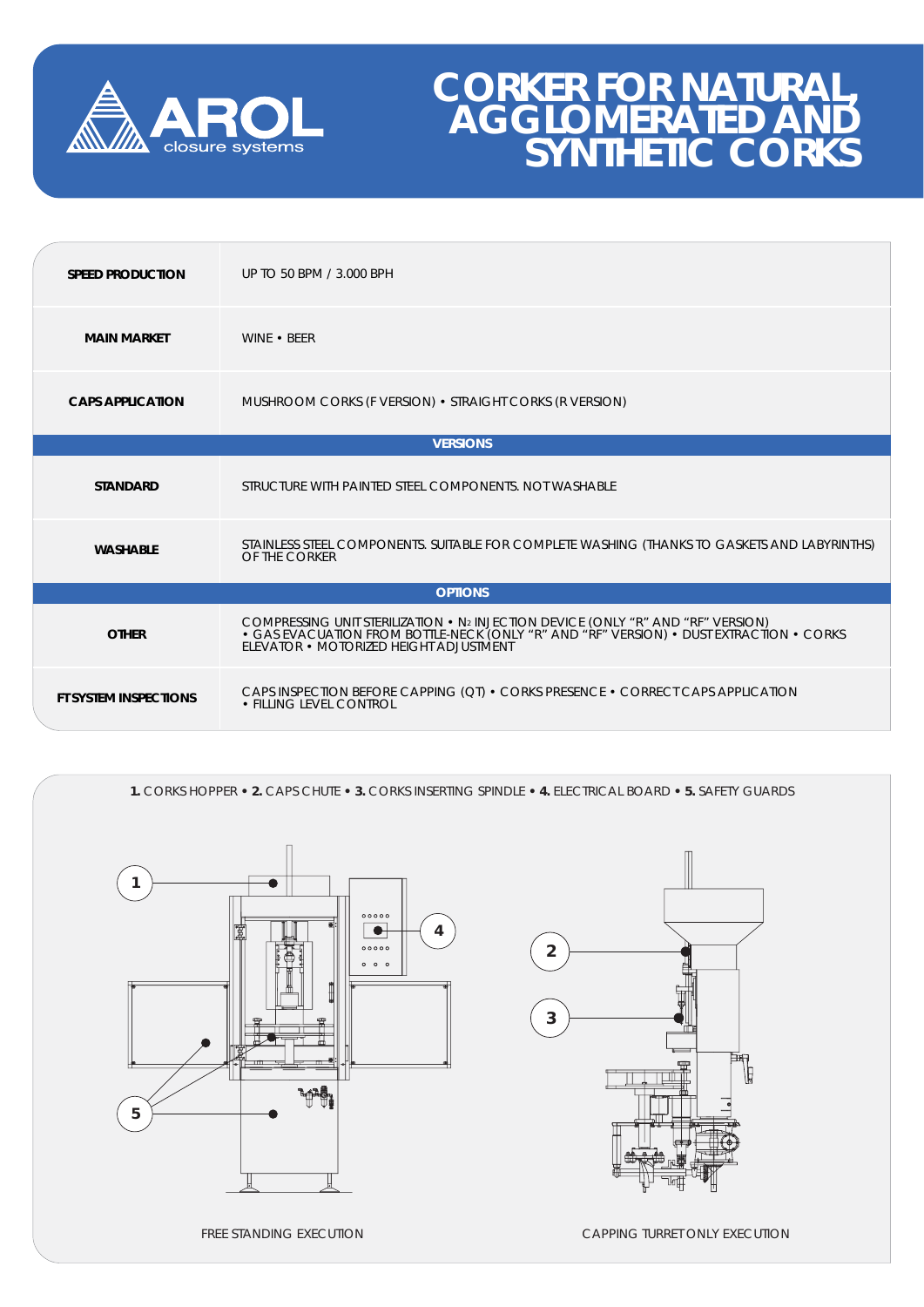# **CLOSYS GEMINI R•F•RF**